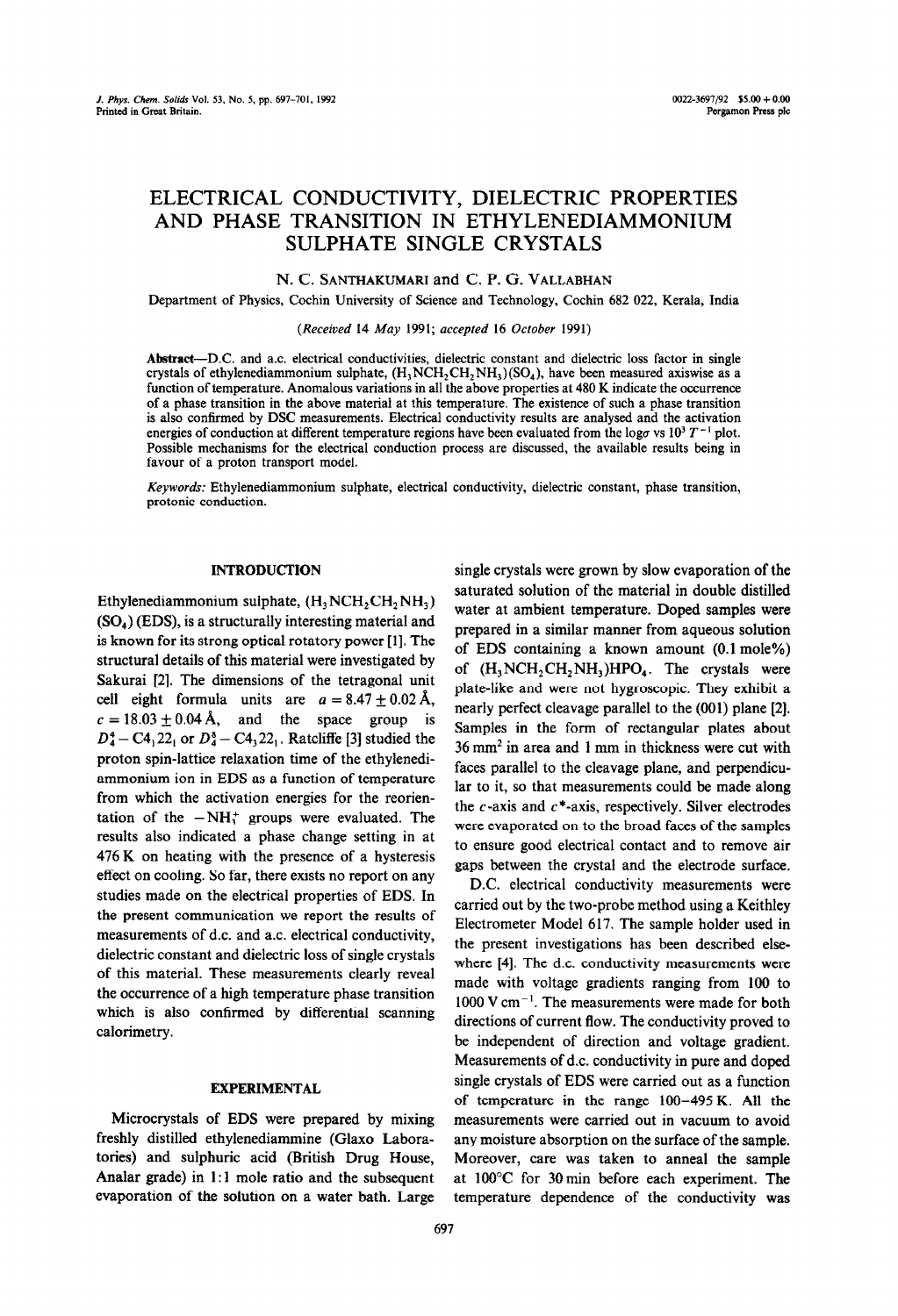measured at a uniform heating rate of 0.1 K min-' near the phase transition temperature and  $1 \text{ K min}^{-1}$ in other temperature regions. Measurements were repeated to ensure reproducibility.

The a.c. conductance  $G$ , capacitance  $C$  and dielectric loss tan $\delta$  were measured as a function of frequency using a Hewlett Packard LF Impedence Analyzer (Model 4192A), in the temperature range 100-495 K. G and tan $\delta$  for EDS single crystals were found to be below the detection limit of the instrument except in the high temperature region near the phase transition. The value of the a.c. conductivity was calculated using the known dimensions of the sample. The dielectric constant was derived from the measured capacitance, after eliminating the lead and fringe capacitances using standard methods [5]. Differential scanning calorimetry traces were recorded using a Perkin Elmer DSC-7 instrument in a nitrogen atmosphere at a scanning speed of  $10 K min^{-1}$ .

#### RESULTS

The variation of d.c. electrical conductivity with temperature in pure and phosphate doped single crystals of EDS is illustrated in Fig. 1. The increase of  $\sigma_{\text{dc}}$  with temperature is extremely small up to about 340 K. A careful analysis of the log  $\sigma_{d,c}$  vs  $10^3 T^{-1}$  plot above this temperature reveals that it is linear up to about 408 K. Thereafter it shows a continuous curvature up to 480 K, where a prominent conductivity anomaly indicative of a phase transition occurs. The conductivity of the doped sample is found to be slightly higher than that of pure sample in the entire temperature range. Again the conductivity along the  $c^*$ -axis is found to be higher than that

Table 1. **Activation** energy E, for d.c. conductivity of EDS single crystals along the  $c$ - and  $c^*$ -axes

| Sample                | Axis             | Temperature<br>range $(K)$ | Activation<br>energy $(eV)$ |
|-----------------------|------------------|----------------------------|-----------------------------|
| EDS (pure)            | c                | 340-408                    | 1.25                        |
|                       |                  | 408-454                    | 1.86                        |
|                       | $\mathfrak{c}^*$ | 340-408                    | 0.95                        |
|                       |                  | 408-454                    | 1.71                        |
| EDS (phosphate doped) | c                | 340-408                    | 1.36                        |
|                       |                  | 408-454                    | 1.90                        |

along the  $c$ -axis. The activation energy values calculated from the Arrhenius plots are given in Table 1. The prominent conductivity anomalies with distinct A-shaped peaks at about 480 K is a clear indication of a phase transition taking place at this temperature.

The temperature dependence of the a.c. conductivity and the dielectric loss in EDS single crystals along the  $c$ -axis are shown in Fig. 2. The abrupt change in tan $\delta$  and a  $\Lambda$ -shaped anomaly in  $\sigma_{a.c.}$ indicate again a phase transition at 480 K in conformity with the d.c. conductivity results.

Figure 3 illustrates the variation of dielectric constant along the  $c$ - and  $c$ \*-axes at different frequencies. The value of dielectric constant at 300 K is 7.29 along the  $c$ -axis and 9.27 along the  $c^*$ -axis (at 1 kHz). The increase in  $\epsilon_c$  and  $\epsilon_{c^*}$  is extremely small up to the phase transition temperature. Both  $\epsilon_c$  vs *T* and  $\epsilon_{c^*}$  vs *T* plots exhibit A-shaped peaks exactly at the same temperature where the conductivity anomalies occur viz. 480 K. The height of the peak is notably suppressed at higher frequencies. Figure 4 shows the temperature dependence of the dielectric constant along the  $c$ -axis around the transition temperature recorded on heating and cooling cycles, the measuring frequency being 10 kHz. The anomaly shows a thermal hysteresis of about 5 K, which is indicative of



Fig. 1. D.C. conductivity vs temperature plots.  $\bigcirc$ -pure EDS along the c-axis;  $\bullet$  -phosphate-doped (0.1 mole%) EDS along the c-axis;  $\triangle$ -pure EDS along the c\*-axis.



Fig. 2.  $\bullet$  -variation of tan $\delta$  with temperature along the  $c$ -axis for EDS;  $\bigcirc$ -variation of a.c. conductivity with temperature along the  $c$ -axis.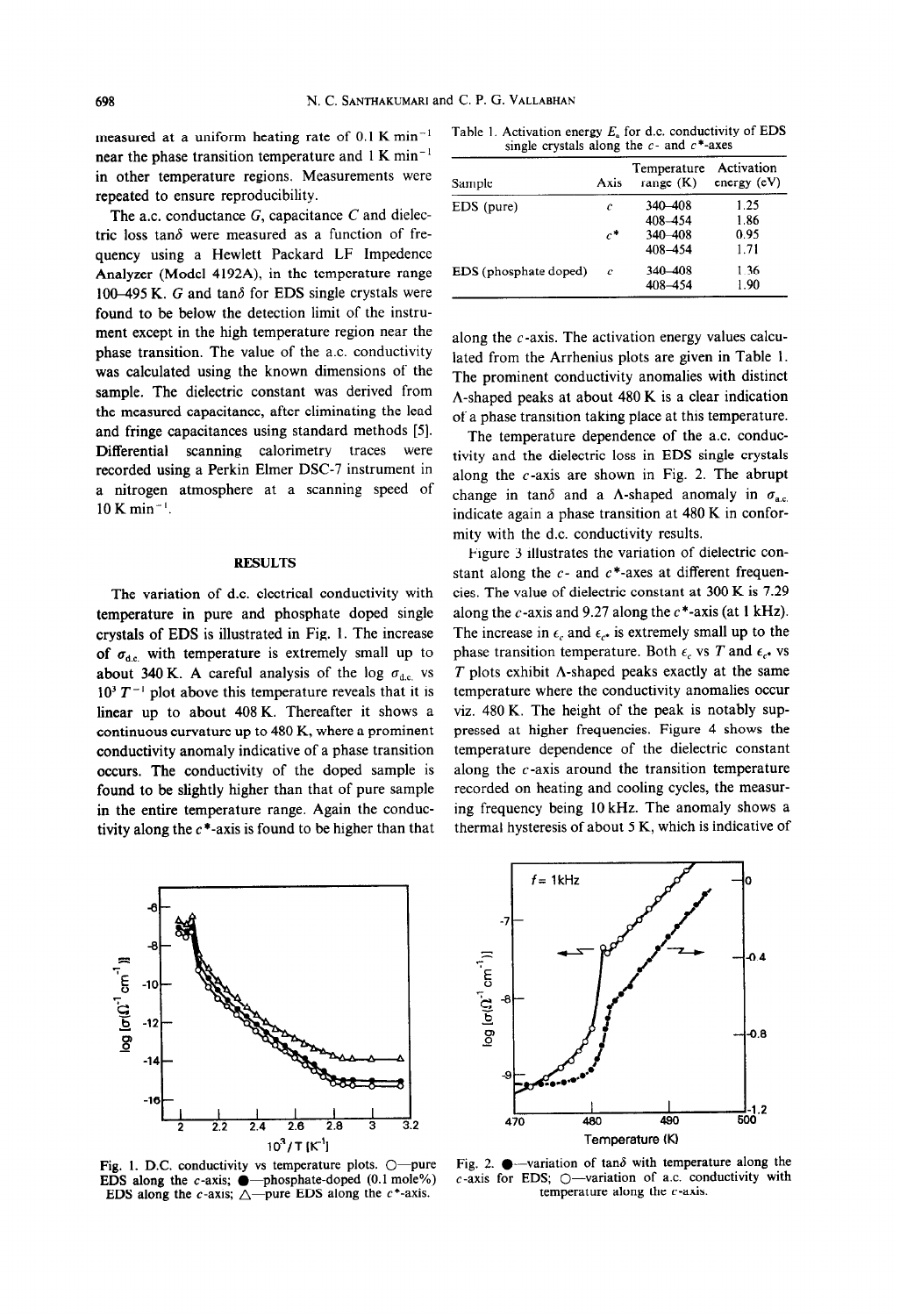

Fig. 3. Dielectric constant of EDS as a function of temperature at different frequencies along: (a) the c-axis and (b) the  $c^*$ -axis.

first order phase transition. Figure 5 shows the DSC thermograms of EDS in the heating and cooling runs which reveal the following characteristics. The compound apparently decomposes following melting at about 554 K. The sharp peak preceding decomposition is presumably due to melting of the sample. The peak with an onset at 482 K is due to a phase transition. The enthalpy change  $(\Delta H)$  for this phase transition is  $14.1 \text{ kmole}^{-1}$ . This transition shows a thermal hysteresis characteristic of a first order phase transition. The compound does not exhibit any transformation in the temperature range 300-400 K, confirming that it is not a hydrate.

The measurements of d.c. conductivity and dielectric constant do not show any anomalous variation in the temperature region 100-303 K, ruling out the possibility of a phase transition in this region.



Fig. 4. Dielectric constant vs temperature plot for EDS along c-axis in the heating and cooling runs.



Fig. 5. DSC curve for EDS showing enthalpy change  $(\Delta H)$ with temperature.

#### DISCUSSION

The mechanism of conduction in EDS single crystals can be understood by a detailed consideration of its structure [2]. The crystal structure of this material can be conveniently described as built up of layers, parallel to (OOl), containing ethylenediammonium and sulphate groups. In each layer these two groups are linked by two sets of hydrogen bonds of lengths 2.80 and 2.81 A and **N . . 0** contacts with distances 3.31 and 3.32 Å, while these layers are held together by hydrogen bonds of length  $2.82 \text{ Å}$  and  $\text{N} \dots \text{O}$ contacts with a distance of 3.26 A. As the number of linkages between layers formed by each nitrogen atom is smaller than that within a layer, a nearly perfect cleavage is observed parallel to (001). The two  $-NH_3^+$  groups of  $H_3NCH_2CH_2NH_3^{2+}$  ion are *cis* to each other in EDS. The structure indicates that both  $-NH<sub>1</sub><sup>+</sup>$  groups have symmetrically equivalent positions in the lattice and the hydrogen bonding occurs between the  $-NH_3^+$  protons and the surrounding oxygen atoms of sulphate groups. This rigid structure could be the cause for the low, almost temperature independent conductivity up to about 340 K. Moreover, unlike typical ionic crystals, EDS contains two ions of large size. Because of the large size of these ions, the probability of occurrence of interstitial ethylenediammonium and sulphate ions or vacancies is very low. Also, the mobilities of these defects are comparatively low. Hence, ethylenediammonium and sulphate ions and their vacancies cannot contribute to the conduction process in any significant manner. As the temperature of the specimen is raised above room temperature, the hydrogen bonds become progressively weaker. It seems appropriate to conceive of a proton-switch mechanism [6-81 to explain the conductivity of EDS single crystals above 340 K. To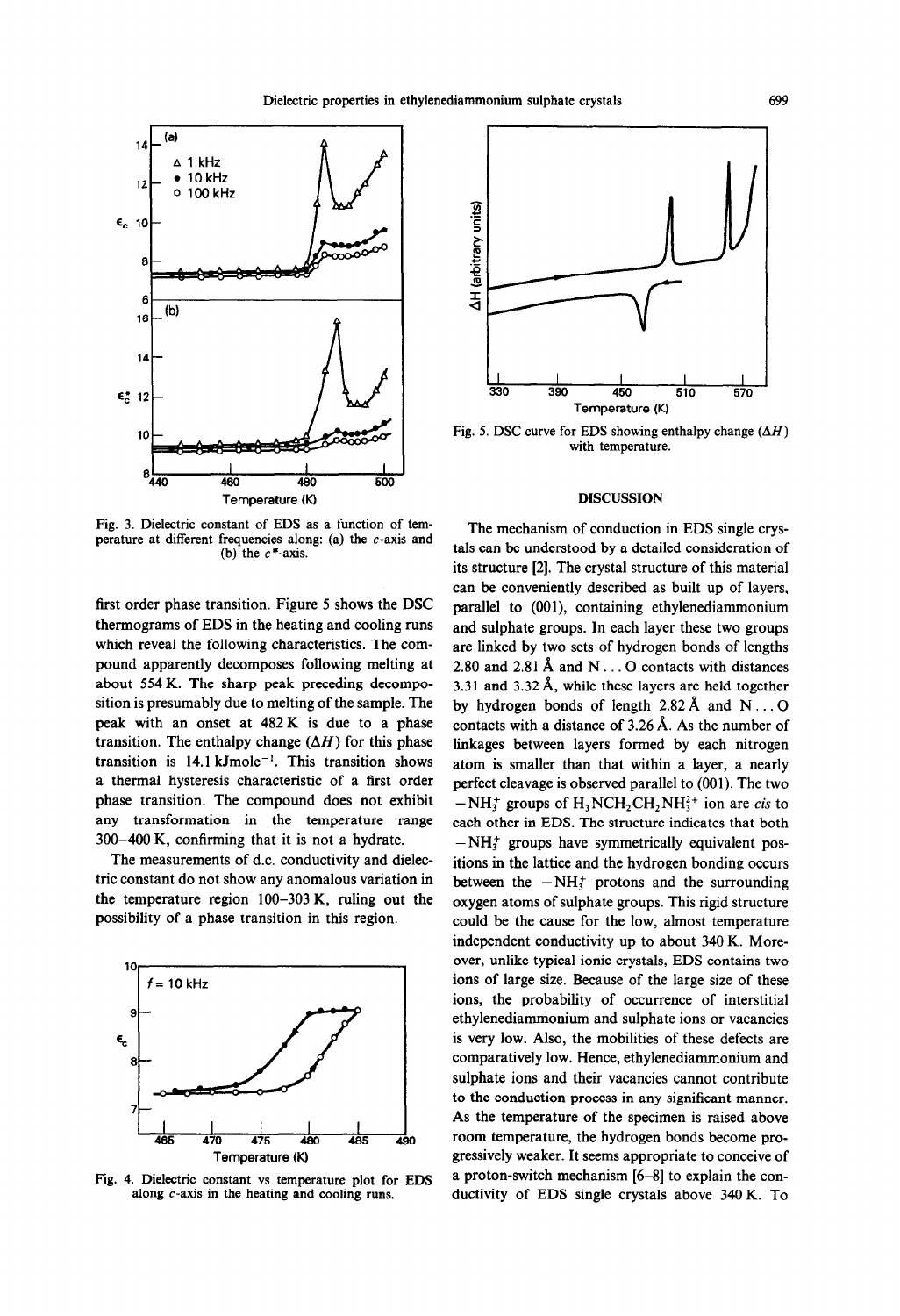explain the mechanism of conduction in ammonium chloride, Herrington and Stavely [6] have postulated that there is significant amount of dissociation in these crystals to form molecular species which may be represented as  $NH_4^+ + Cl^- \rightarrow NH_3 + HCl$ . They proposed a three stage proton switch mechanism in which: (i) the proton leaves the  $NH<sub>4</sub><sup>+</sup>$  ion and joins the  $Cl^-$  ion forming  $NH_3$  and HCl molecules; (ii) a vacancy and the appropriate molecule exchange positions and (iii) the proton jumps back to  $NH<sub>3</sub>$ forming  $NH<sub>4</sub><sup>+</sup>$  and Cl<sup>-</sup> ions once again. The possibility of a proton switch mechanism in ammonium salts has further been supported by the work of Fuller and Pattern [7] and Taylor and Lasker [8]. The concepts put forward by Herrington and Stavely also seem to be applicable in explaining the mechamism of conduction in EDS, where the cations and anions are connected by hydrogen bonds. The initial step in the transport process can be the breaking of hydrogen bonds and the transfer of the protons directly to the neighbouring sulphate ion where it is held by the coulombic attraction of the anion. In the second step, the neutral  $H_2SO_4$  molecule may migrate to an adjacent vacancy and in the final step a reversal of proton switch may occur. Thus, a net displacement of charge can be achieved in an applied electric field. The activation energy values obtained for pure and phosphate doped EDS in the temperature range 340-408 K (Table 1) are in very good agreement with those reported in the literature for similar materials in which the electrical conductivity is dominated by protonic conduction [S-l 11. The higher magnitude of  $\sigma_{d,c}$  along the c\*-axis (Fig. 1) could be due to the higher mobility of the charge carriers along this axis, which is parallel to the cleavage plane. The lower activation energy along this axis in the temperature range 340-408 K could be due to the comparatively smaller barrier in this direction. The conductivity of the phosphate-doped sample is found to be slightly higher than that of the pure sample in the entire temperature range, whereas the activation energy is not significantly altered (Table 1). When EDS is doped with ethylenediammonium phosphate,  $(H, NCH, CH, NH<sub>3</sub>)HPO<sub>4</sub>$ , the HPO $^{2-}_{4}$  ions substitute for  $SO_4^{2-}$  ions. The enhancement of conductivity in the doped sample may be attributed to the contribution of the protons of the acid phosphate. This observation is also in support of the conclusion that protonic conduction is the dominant mechanism of charge transport in EDS. The results of the electrical conductivity measurements on EDS are quite similar to those obtained in our studies on ethylenediammonium dinitrate single crystals **[l** 11, in which protonic conduction was established by chemical methods.

In the NMR spin-lattice relaxation measurements [3], the  $T_1$  minimum of EDS is interpreted in terms of the  $-NH_3^+$  reorientation. Again it is anticipated that the reorientational barriers decrease with increasing temperature, because of lattice expansion and increased vibrational amplitudes. The change in slope of the conductivity plots above 408 K apparently arises from the initiation of a rotational reorientation of the  $-NH_3^+$  group of EDS. A varying activation energy above 408 K as observed can also result from the gradual decrease of the reorientational barriers. Thus, some sort of "variable potential barrier" mode1 [12, 13] has to be invoked to explain the experimental result.

As the temperature of the sample increases further, the hydrogen bonds become progressively weaker and at about 480 K, the hydrogen bonds associated with ethylenediammonium ions can be completely broken and the  $-NH_3^+$  ions, which are assumed to be in a state of torsional oscillation, now change over to a state of free rotation. The onset of such free rotation can cause a significant change in the electrical conductivity as well as the dielectric constant at this temperature. Similar effects have been found to occur in a number of ammonium salts like  $(NH_4)_2SO_4$  [14],  $NH_4H_2PO_4$  [15], LiNH<sub>4</sub>SO<sub>4</sub> [4] and  $(NH<sub>4</sub>)<sub>2</sub> HPO<sub>4</sub>$  [16]. The variation of dielectric constant with temperature in the present studies gives a thermal hysteresis of about 5 K, which was reported in the NMR studies also [3]. The abrupt increase in conductivity at the phase transition point and the thermal hysteresis observed in the dielectric measurements and DSC indicate that the phase transition is of first order. The slight difference in temperature for the onset of phase transition as revealed by DSC measurements could be due to the higher heating rate employed.

Acknowledgement-One of the authors (NCS) is grateful to **UGC, New Delhi, for the award of a Teacher Fellowship.** 

#### **REFERENCES**

- **1. Growth P.,** *Chemische Krystallographie* Teil *3,* **Engelmarv, Leipzig (1910).**
- **2. Sakurai K.,** *J.* **Phvs. Sot. Japan 16, 1205 (1961).**
- **3. Ratcliffe C. I.,** *J.C.S. Faraday II 76, 1196 (1980).*
- *4.* **Svamanrasad U. and Vallabhan C. P. G.,** *Solid State*  Commun. 34, 899 (1980).
- **5. Ramasastry C. and Syamasundara Rao Y.,** *J. Phys. E: Sci. Instrum. 12, 1023 (1979).*
- *6.* **Herrington T. M. and Stavely L. A. K.,** *J. Phys. Chem. Solids* **25, 921 (1964).**
- **7. Fuller R. G. and Patten F. W.,** *J. Phys. Chem.* **Solids 31, 1539 (1970).**
- **8. Taylor B. E. and Laskar A. L.,** *Phys. Stat. Sol. (b)* **101, 423 (1980).**